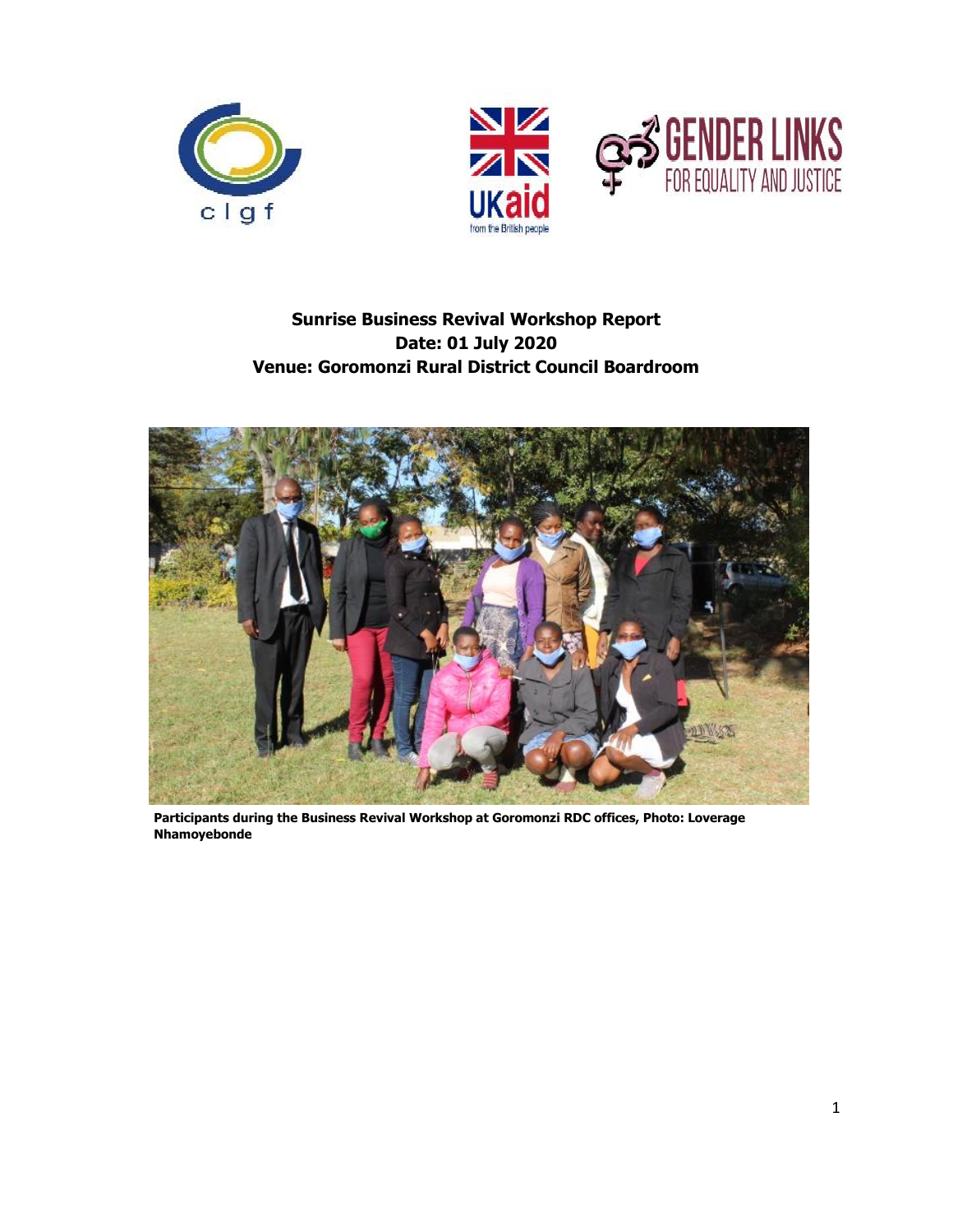## **Contents**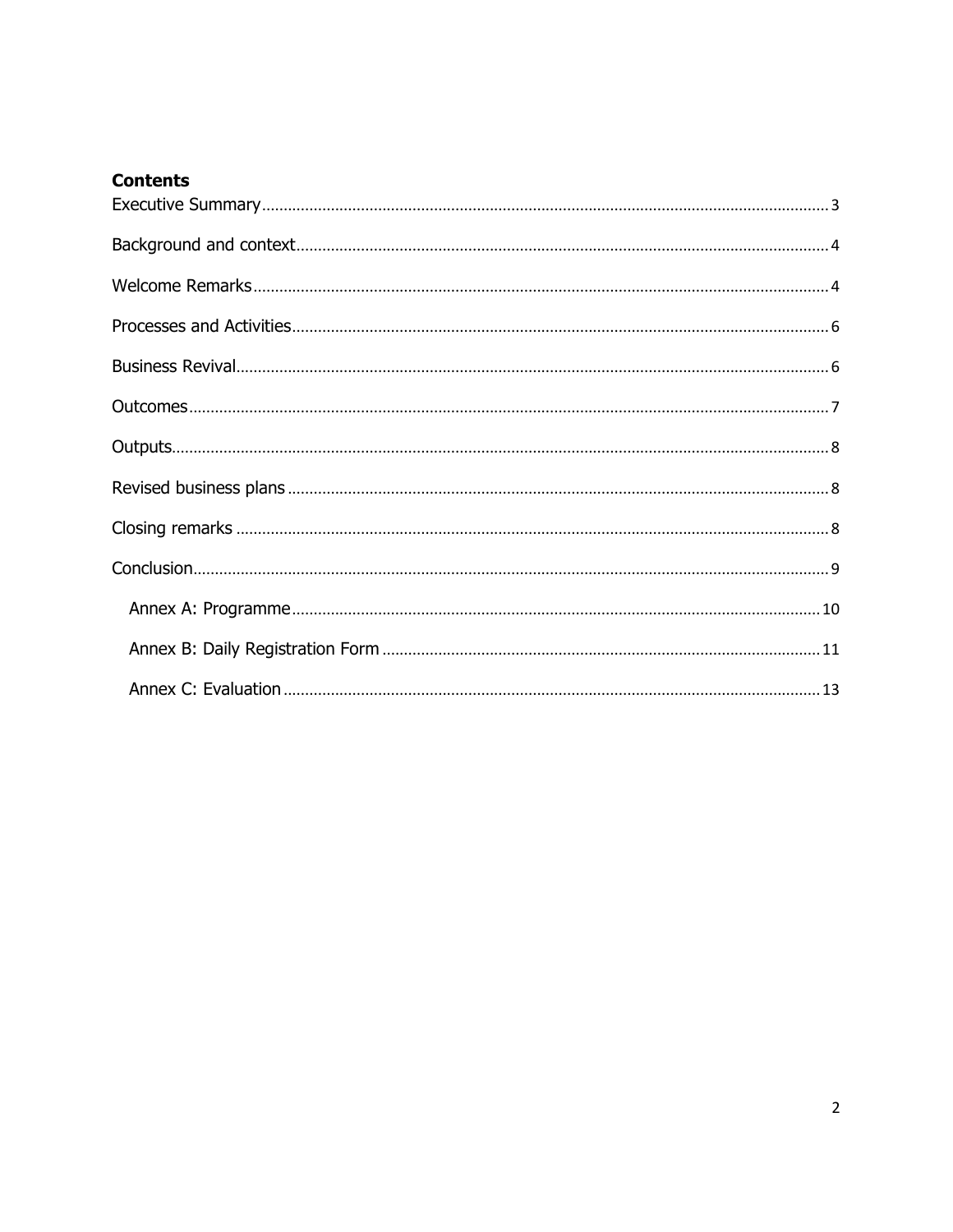#### <span id="page-2-0"></span>**EXECUTIVE SUMMARY**

Gender Links (GL), a Southern African Non-Governmental Organisation (NGO) headquartered in Johannesburg conducted the Entrepreneurship Business Revival Workshop at Goromonzi Rural District Council offices. The aims of the one day workshop included gathering baseline data for the creation of Women in Local Economic Development (WLED) network, administering the Gender Empowerment Index (GEI) survey and evaluate business plans in the context of the impacts of COVID-19. The workshop was targeting survivors of Gender Based Violence (GBV) who participated in the [Sunrise Campaign](https://genderlinks.org.za/what-we-do/justice/advocacy/the-sunrise-campaign/) stage one and two. The event was attended by Goromonzi Rural District Council staff, stakeholders, GL and emerging entrepreneurs who were trained on business management and life skills during the two phases of the Sunrise Campaign. 8 participants who attended the workshop joined the WLED network and their business plans were revised so that they remain practicable in the presence of the harsh business conditions induced by the COVID-19 pandemic. The WLED survey provided the required data for the creation of a network of women who are active in LED initiatives. Furthermore, the GEI was administered to the participants to measure progress in behaviour change, GBV experiences, financial status and relationship control. The GEI survey will be repeated at six and 12 months interval to measure progress.

The training focused on four key result areas, namely, WLED network, business revival and baseline data collection using the GEI survey tool. The WLED baseline survey offered networking support to participants, a prerequisite to women in LED. The network platform will go a long way in helping women entrepreneurs to look beyond their locality for markets, ideas, skills and innovations. The business revival session offered the participants of the Sunrise Campaign an opportunity to review and refocus their businesses. The revised business plans indicated that 25% of participants added new products to their businesses, 37.5% changed their business ideas and 37.5% maintained the same idea. **See Fig 1 below.** The impact of COVID-19 on emerging businesses is shown in **Fig 2 below:**



**Figure 1 shows the intentions of the participants in reviving their businesses.**



**Figure 2 shows the impact of Covid-19 on 8 business plans that were reviewed.**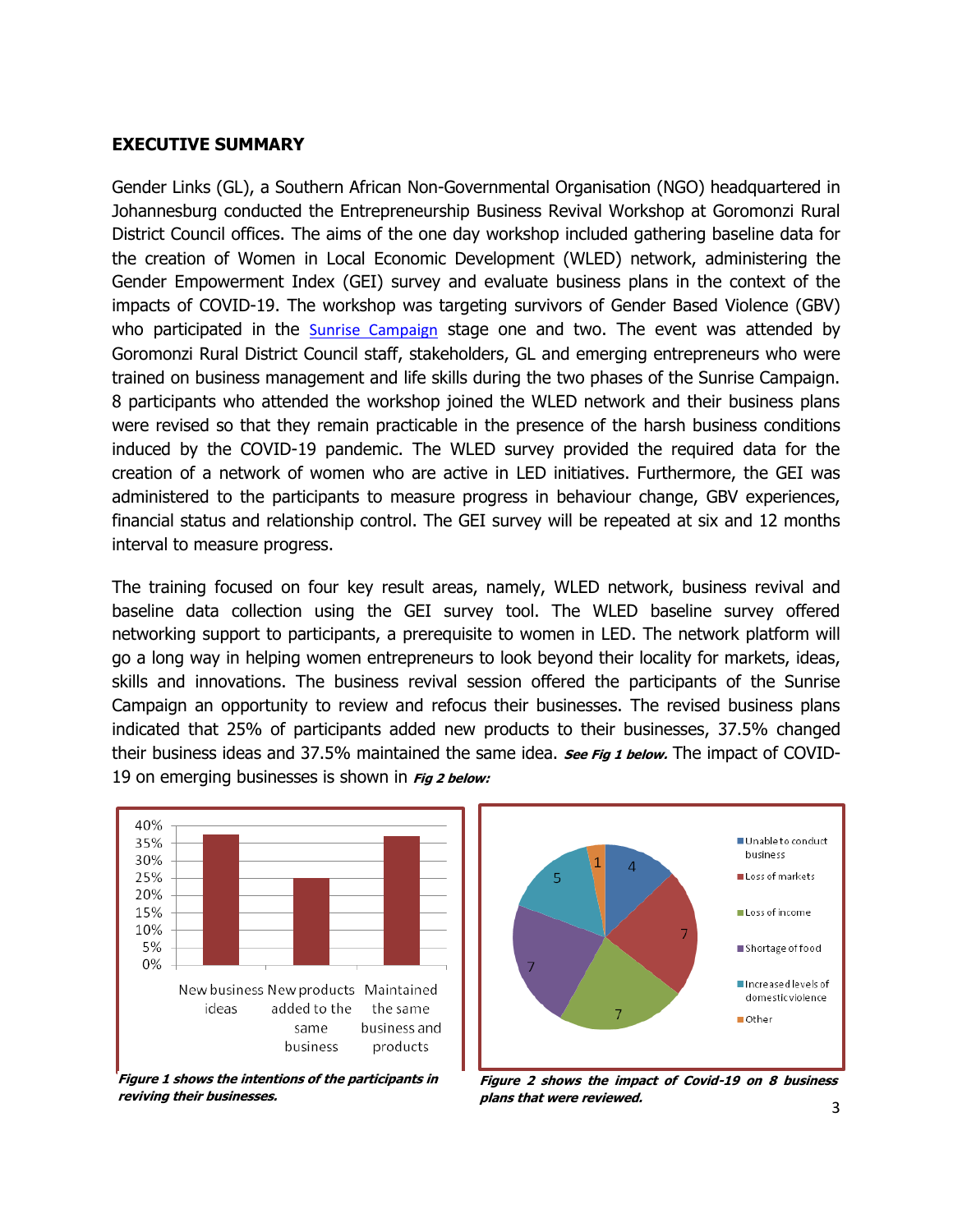The workshop was concluded by verifying the revised business plans for an informed follow-up planning.

#### <span id="page-3-0"></span>**Background and context**

GL conducted a swift evaluation of local councils' reaction to the COVID-19 deadly disease. 66 local authorities worked with entrepreneurs in the Sunrise Campaign from a total 98 councils. The Sunrise campaign is an incorporated mould for entrepreneurship as an instrument of alteration that has four phases namely life skills, enterprise training, mentorship and access to finance. The project gave the entrepreneurs an opportunity to make substitute durable option and set out to increase women's activity and self-determination, socially, emotionally and economically to give power to them to participate fully in all aspects of their wholesome lives. The responses that were aired by both Goromonzi RDC officials and the entrepreneurs were that the prevailing economic environment had heavily eroded the incomes of these women. Most of the entrepreneurs had lost their businesses leading to increased marital problems. Additionally, GL gathered video clips from the entrepreneurs via WhatsApp showing how COVID has impacted on them. [Click here to hear their voices](https://genderlinks.org.za/what-we-do/justice/entrepreneurship/struggling-under-lockdown/).

With the challenges being encountered by Goromonzi entrepreneur, the local authority is assisting the women to be business oriented. Gender Links contributed financial resources to assist in the training. The grades in marking the success of the training will be deliberated using the GEI. The GEI is to be administered in three phases notably; at the beginning of the process, after six months and finally GEI after 12months.

### <span id="page-3-1"></span>**Welcome Remarks**

The Council Chairperson, Councillor Gotora welcomed all participants to the training programme. He emphasized the importance of hard work and empowerment of survivors of GBV through entrepreneurial skills. He thanked GL for facilitating the Training of Trainers

workshop that economically emancipation the entrepreneurs. Councillor Gotora stressed that both poverty alleviation and the fight against GBV had been achieved. He added that gender equality and women's empowerment are integral to the Agenda for Sustainable Development as adopted by the United Nations General Assembly (2030). He further stated that since there is a general call to action for all stakeholders, the Agenda articulates priorities for joint efforts so that all people especially women, share the benefits of economic



**Goromonzi RDC Chairperson Cllr. Gotora giving welcome remarks, Photo: Loverage Nhamoyebonde**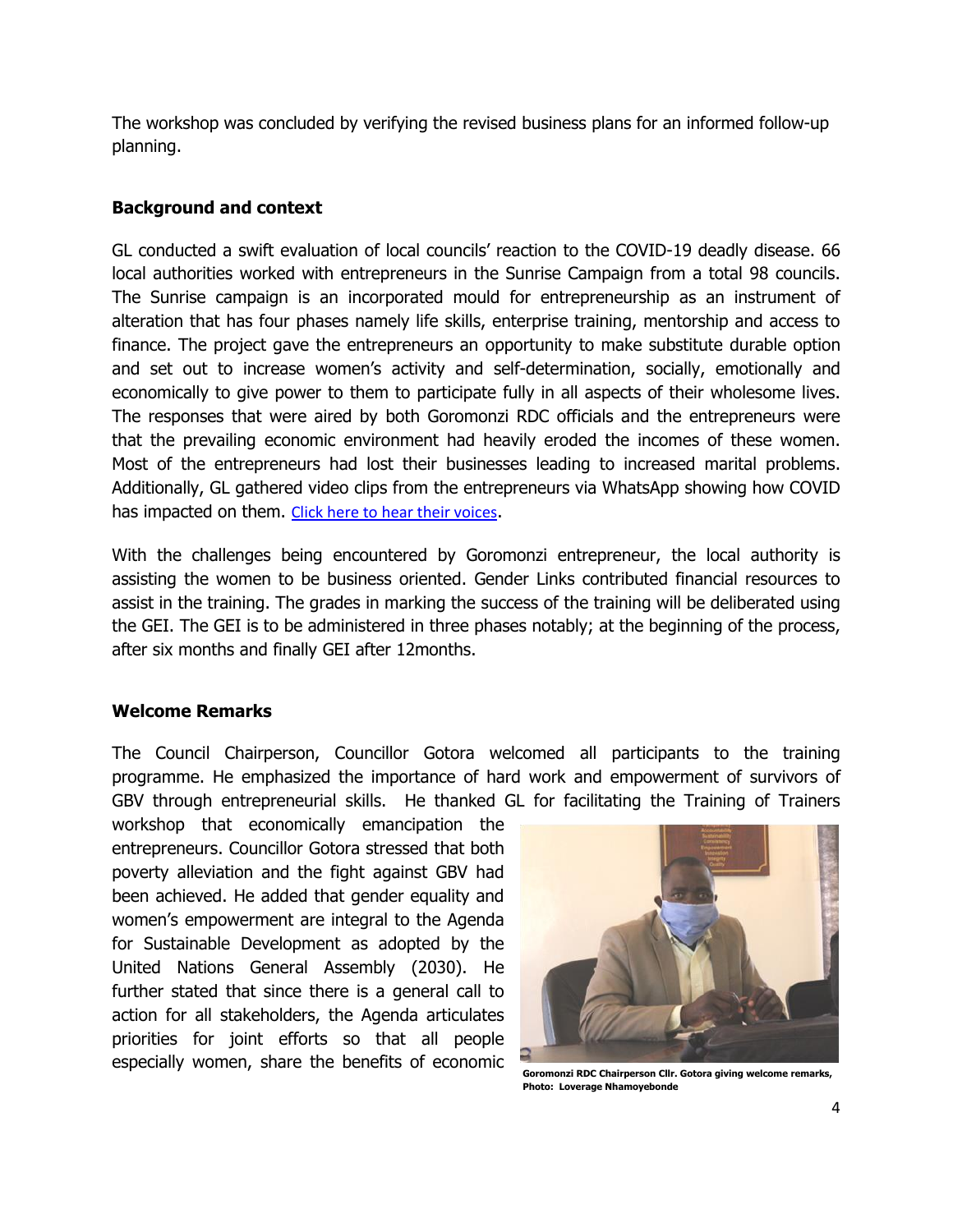development.

Councillor Gotora said that Goromonzi RDC has a gender policy which addresses gender issues and gender based violence. He further said that the policy advocates for and supports initiatives which strengthen institutional mechanisms among multi-sectoral stakeholders (i.e. police stations, safe houses, courts, community leadership and other community structures) to create an enabling, safe and non-intimidating environment for the provision of all services for GBV. Councillor Gotora concluded by stating that the gender policy supports initiatives to promote equal access to entrepreneurial gaps and equitable business ownership in all sectors.

**Goromonzi Chief Executive Officer, Trust Madhovi**, urged the entrepreneurs to drive the economy to greater heights. He said that, "the sky can be the limit if entrepreneurs are able to realise their rights to improve their opportunities and outcomes". Madhovi indicated the importance of constant monitoring and evaluation and strengthening of the entrepreneurs'

businesses. He also stressed the need to analyse the opportunities and challenges of entrepreneurs, identify strategic areas in which to focus and support the development of financial services that would benefit the entrepreneurs.

Madhovi called upon all stakeholders to engage collectively to foster enabling businesses and financial environments for the entrepreneurs. Madhovi thanked the Ministry of Local Government and Public Works for partnering with GL to support gender mainstreaming programmes in local



**Goromonzi RDC Chief Executive Officer Trust Madhovi giving opening remarks, Photo: Loverage Nhamoyebonde**

authorities. He added that such programmes contribute to the attainment of Sustainable Development Goal number 5 which seeks to achieve gender equality and empowering women and girls.

**Loverage Nhamoyebonde, GL facilitator** welcomed all the participants and thanked them for leaving their demanding day to day tasks to attend the workshop. He introduced GL and explained the organization's programmes i.e. Gender and governance, gender and media, gender and justice and work on the SADC Protocol on Gender and Development. Nhamoyebonde highlighted GL's work with local authorities to mainstream gender in service provision. He went on to explain the Sunrise Campaign programme and its impact on the livelihoods of the entrepreneurs. Nhamoyebonde stated that Gender Links was dedicated to assisting entrepreneurs to revive their businesses in the wake of the COVID-19 pandemic.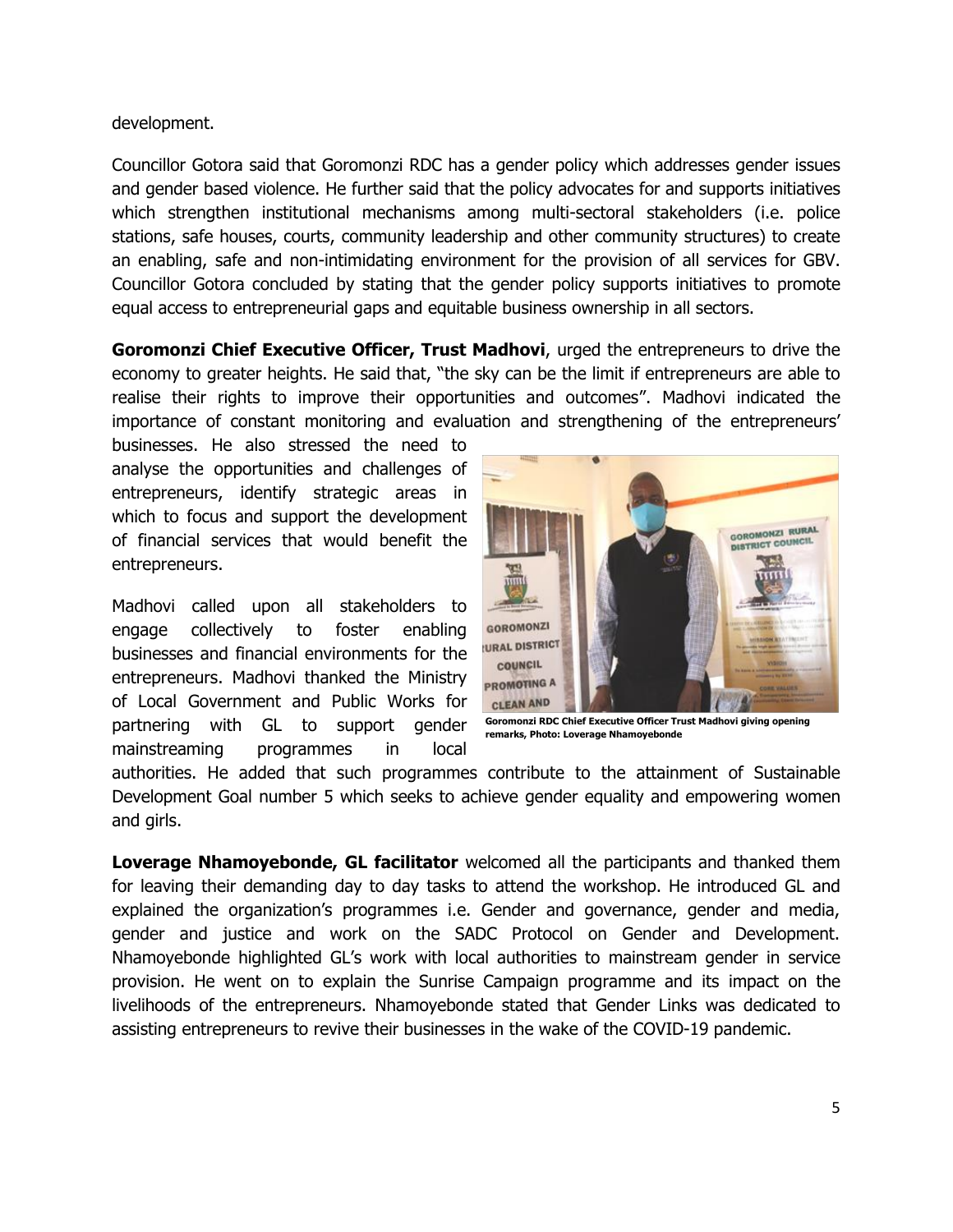#### <span id="page-5-0"></span>**Processes and Activities**

### **Women in Local Economic Development (WLED)**

The WLED baseline survey was administered to gather baseline data for the creation of a local economic development network. The survey gathered information on the financial position and sources of income of each participant. It also assessed the income generated on monthly basis by participants through their businesses. The nature of businesses being run by the participants was explored and it emerged that the women are actively involved in all major business sectors, including production, trading and service industries. However, few women are participating in the service sector compared to the trading and production sectors. The entrepreneurs stated that most of the businesses in the production and trading sectors require less capital and

expertise compared to those in the service sector. The personal and business appraisal also assessed the levels of IT skills among participants and how the entrepreneurs were using those skills to conduct their businesses. The survey also intends to find out the short to medium term goals and the business support required by each participant. The following are suggestions given by the participants on the network:

- To provide a network for women to share and learning on entrepreneurship.
- 

**Participants completing the WLED survey, Photo: Loverage Nhamoyebonde**

- The need to share opportunities for tenders and joint ventures.
- To share information about trade shows and potential markets, information on access to finance and business development.
- To link with other national, regional and global WLED Network women entrepreneurs.
- Find mentors within the WLED Network form Goromonzi.
- Influence policies and legislation on WLED in the council.

A local economic development network for the entrepreneurs was created. The network will be communicating via a Whatsapp group.

### **Administration of Gender Empowerment Index (GEI)**

<span id="page-5-1"></span>GL administered the GEI survey to 8 entrepreneurs during the one-day training to ascertain their level of empowerment in the face of the COVID-19 pandemic. The survey collected data on their financial position, personal and business assets, relationship control, experience of GBV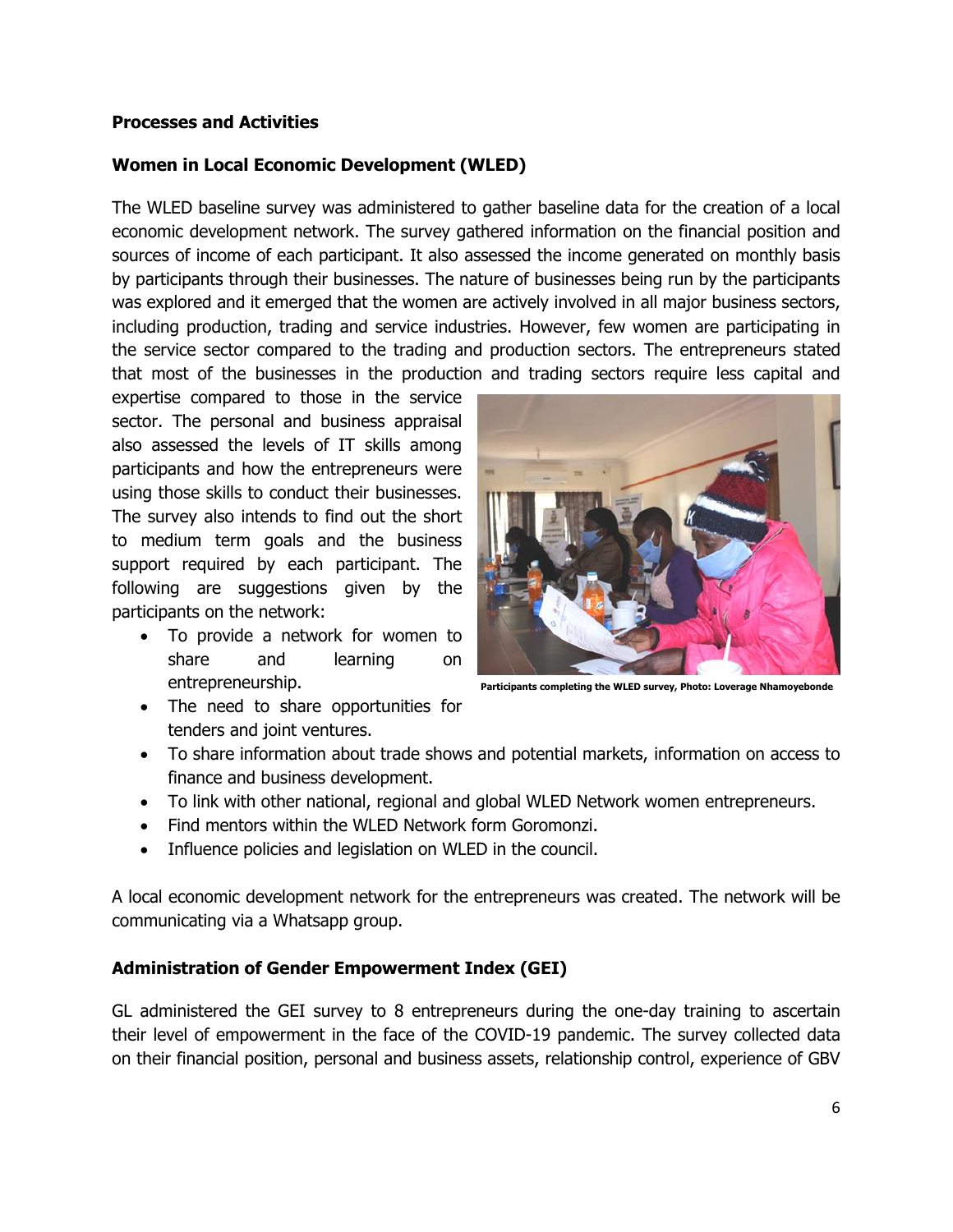and attitudes. The GEI survey will be repeated at mid-term and at end line to measure progress.

#### **Business Revival**

The aim of the session was to assess the impact of COVID-19 on the entrepreneurs' current businesses and revise or re-focus their business plans so that they remain relevant in the current operating environment. The current businesses were availed to the participants and a focus group discussion was conducted to evaluate them. All 8 businesses were severely affected by the COVID-19 pandemic through loss of markets, loss of income, shortage of food, increased levels of GBV among others. 38% of entrepreneurs came up with new business ideas, 38% maintained the same business ideas and products but came up with new strategies to revive and boost businesses. 24% maintained the same ideas but added new products as dictated by the demands of the new business environment. Participants managed to write how they are going to implement the new ideas through improved market research methods, record keeping,

stock and cash flow management. Some of the new methods that came out include maximising the use of IT for marketing and selling, reducing expenses and maximising on profit to achieve efficiency, use of first in first out approach for stock management among others. The issue of inflation which is exacerbating the COVID-19 impacts on businesses was tackled and



**Participants during the business revival discussion, Photo: Loverage Nhamoyebonde** 

the solutions that were put forward include embracing the multi-currency system and investing in assets.

#### <span id="page-6-0"></span>**Outcomes**

The following are the outcomes of the Sunrise Business Revival Workshop:

#### **Strengthened business plans**

Eight current businesses were successfully reviewed and strengthened. The situation offered participants a new beginning especially those with businesses that have completely failed. Participants embraced the idea of doing businesses through joint ventures as it fosters teamwork. Since most markets were destroyed due to government directives on COVID-19 pandemic, the participants adopted virtual marketing and selling.

#### **Improved confidence/self-esteem**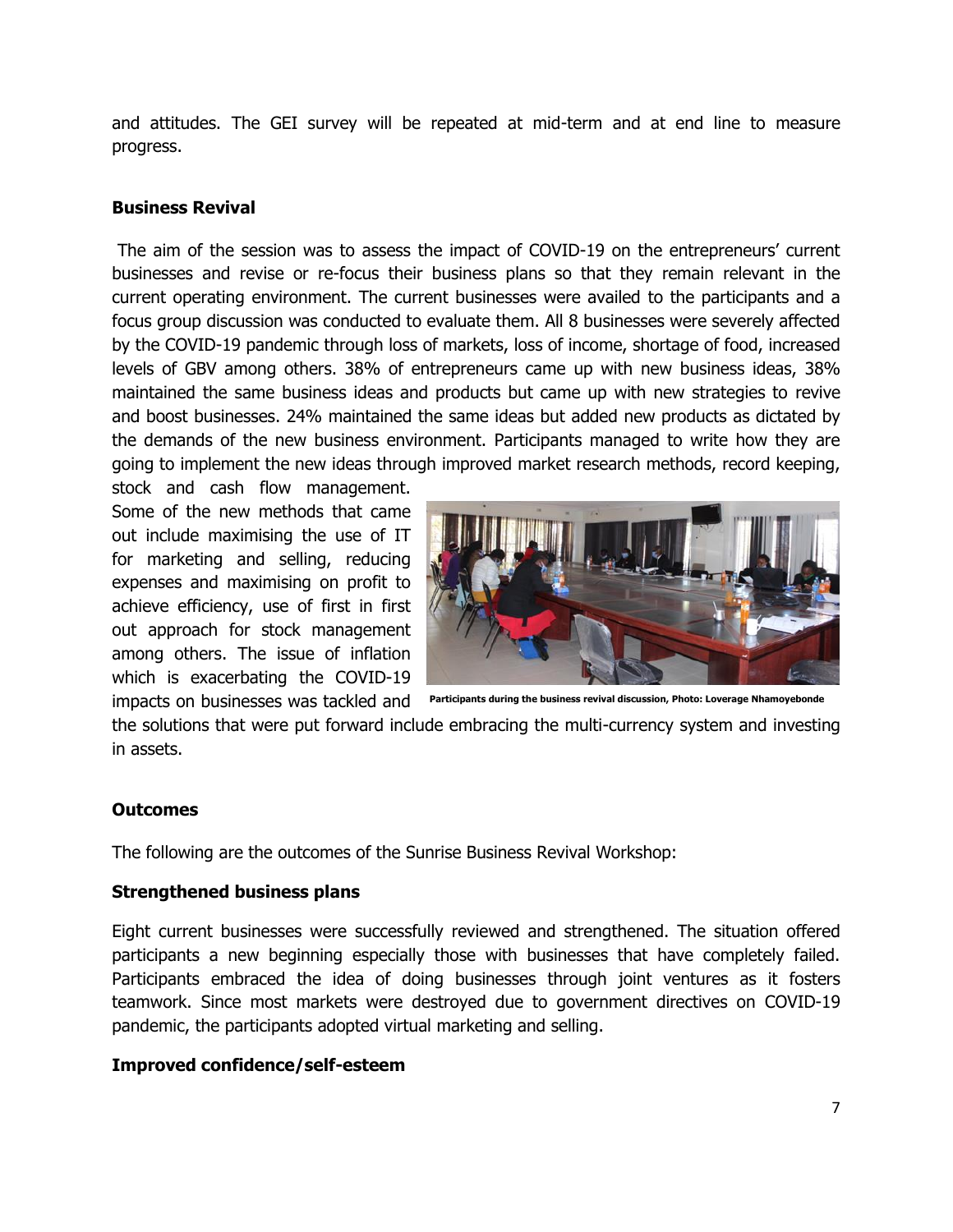The impact of COVID-19 on businesses was negatively impacting on the financial statuses of the participants. The situation affected their morale and some plunged back into domestic violence. The workshop managed to reboot their self-confidence and self esteem. The drive to achieve personal and business goals was restored.

#### **Strengthened reading and comprehension Skills**

Participants were given printed hand-outs to instil the reading habit which is very essential in running a business. This will strengthen their knowledge base.

#### **Improved business skills**

Participants were given an opportunity to refresh their skills on book keeping, stock and cash flow management. The skill will assist participants in running viable businesses during and after the COVID-19 pandemic.

#### <span id="page-7-0"></span>**Outputs**

#### **Baseline data**

The GEI and WLED surveys provided the required baseline data that is going to be used to track changes during the course of the programme. Eight GEI survey forms were completed and the exercise is going to be repeated at midterm and end line.

#### **WLED Network**

A local economic development network was created for participants to share business ideas, skills, and lifetime experiences to expand their businesses beyond the traditional methods. The networking platform will also offer a viable marketing stage that will boost their businesses.

#### <span id="page-7-1"></span>**Revised business plans**

Eight business plans were reviewed and participants are going to implement the plans through available mentorship

### <span id="page-7-2"></span>**Closing remarks**

Goromonzi RDC, Vice Chairperson, Councillor Svodai Dzika, in her closing remarks thanked GL for funding the business revival programme for the entrepreneurs and assessing how the COVID-19 pandemic has affected the women's businesses. Councillor Dzika urged the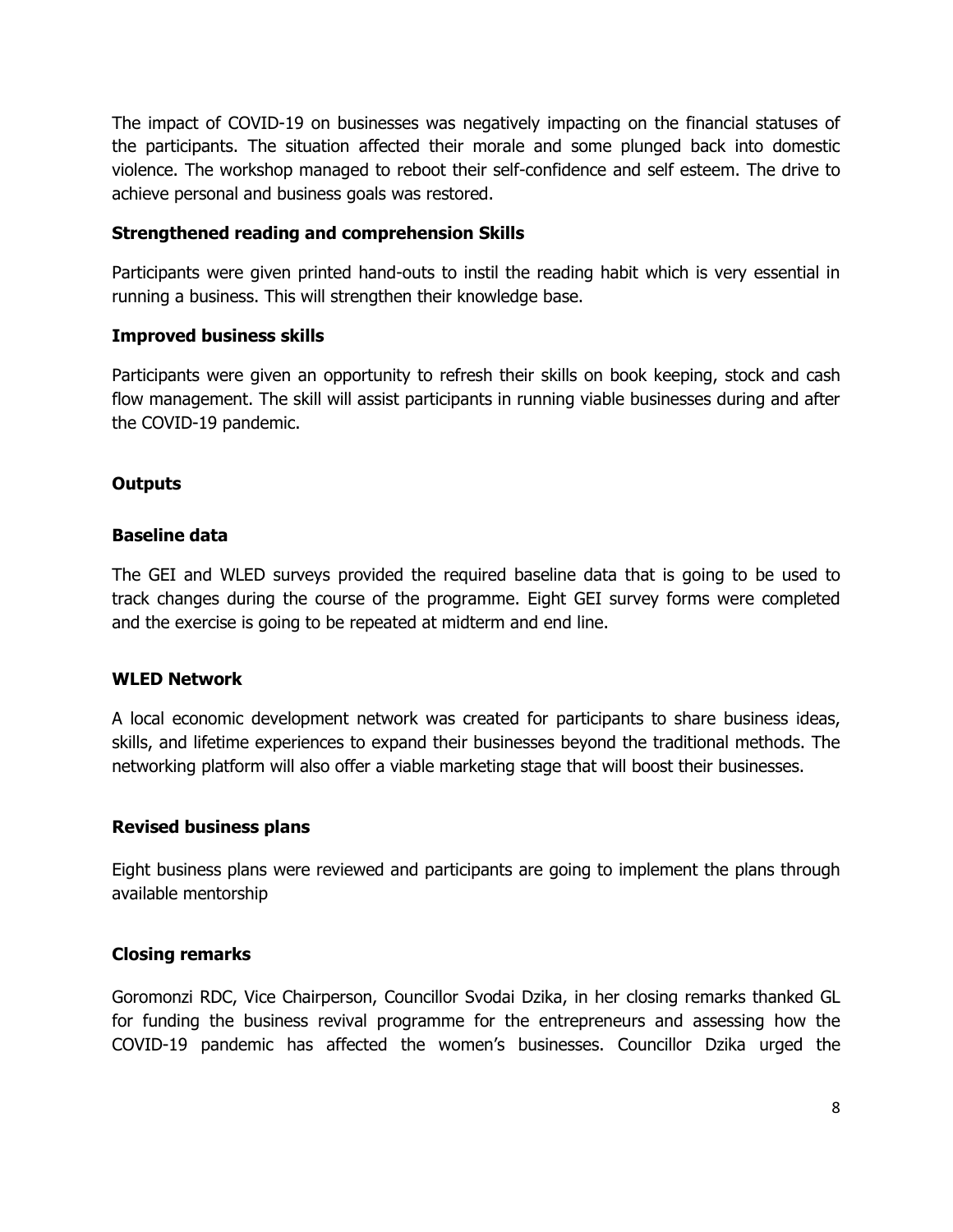entrepreneurs to take concrete actions and innovatively seize every business opportunity that arises within their respective areas.

### <span id="page-8-0"></span>**Conclusion**

The participants throughout the workshop displayed the desire to learn as much as they could from both the facilitators and fellow entrepreneurs. Goromonzi RDC will help the entrepreneurs to set up market/vending places as well as to continue providing mentorship. The council



**Goromonzi RDC, Vice Chairperson Cllr. Svodai Dzika giving closing remarks, Photo: Loverage Nhamoyebonde**

will also facilitate the venue for the entrepreneurs to meet and discuss progress, challenges and share ideas on their businesses. There is also need for entrepreneurs to be assisted in accessing loans.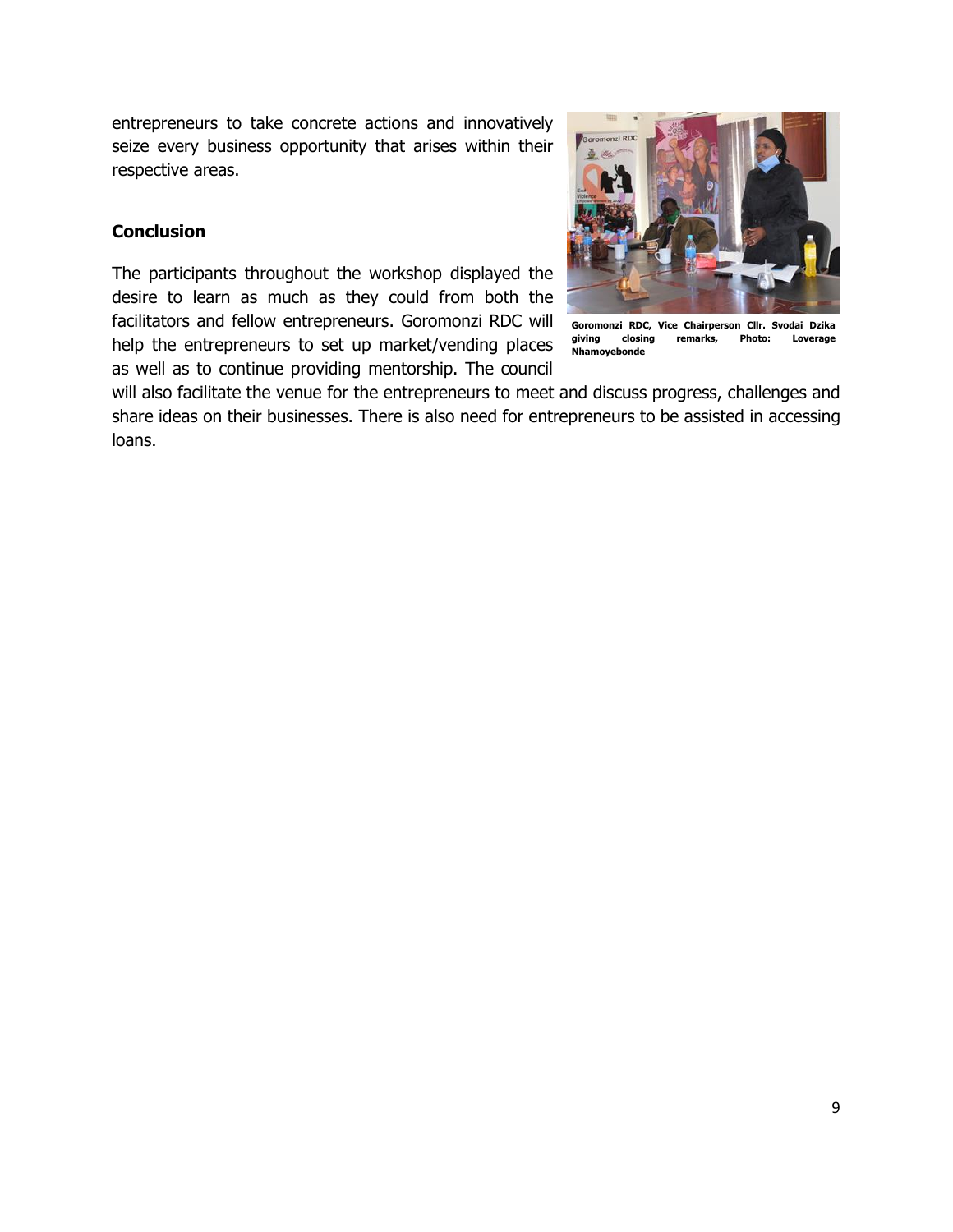**Annexes:** 



<span id="page-9-0"></span>**Annex A: Programme Sunrise Business Revival Programme Venue: Goromonzi RDC Boardroom Date: 01 July 2020**

| <b>Time</b>     | <b>Item</b>                               | <b>Who</b>                                                  |  |  |  |  |  |
|-----------------|-------------------------------------------|-------------------------------------------------------------|--|--|--|--|--|
| $08:00 - 08:45$ | Registration                              | All                                                         |  |  |  |  |  |
| $08:45 - 08:50$ | Prayer                                    | Rumbidzai Kangetsambo                                       |  |  |  |  |  |
| $08:50 - 09:00$ | <b>Welcome Remarks&amp; Introductions</b> | Cllr Gotora                                                 |  |  |  |  |  |
| $09:00 - 09:30$ | Welcome remarks                           | <b>CEO Madhovi</b>                                          |  |  |  |  |  |
| $09:30 - 10:00$ | <b>Gender Links Presentation</b>          | <b>Gender Links</b>                                         |  |  |  |  |  |
| $10:00 - 10:30$ | <b>Tea Break</b>                          |                                                             |  |  |  |  |  |
| $10:30 - 11:30$ | <b>GEI</b>                                | All                                                         |  |  |  |  |  |
| $11:30 - 13:00$ | <b>Business Revival Discussion</b>        | All                                                         |  |  |  |  |  |
| 13:00 -13:30    | Lunch                                     |                                                             |  |  |  |  |  |
| $13:30 - 14:45$ | Business Revival Discussion (cont.)       | All                                                         |  |  |  |  |  |
| $14:45 - 14:45$ | <b>Vote of Thanks</b>                     | <b>RDC</b><br>Vice<br>Goromonzi<br>Chairperson, Cllr. Dzika |  |  |  |  |  |
| $14:45 - 15:00$ | Closure and Way Forward                   |                                                             |  |  |  |  |  |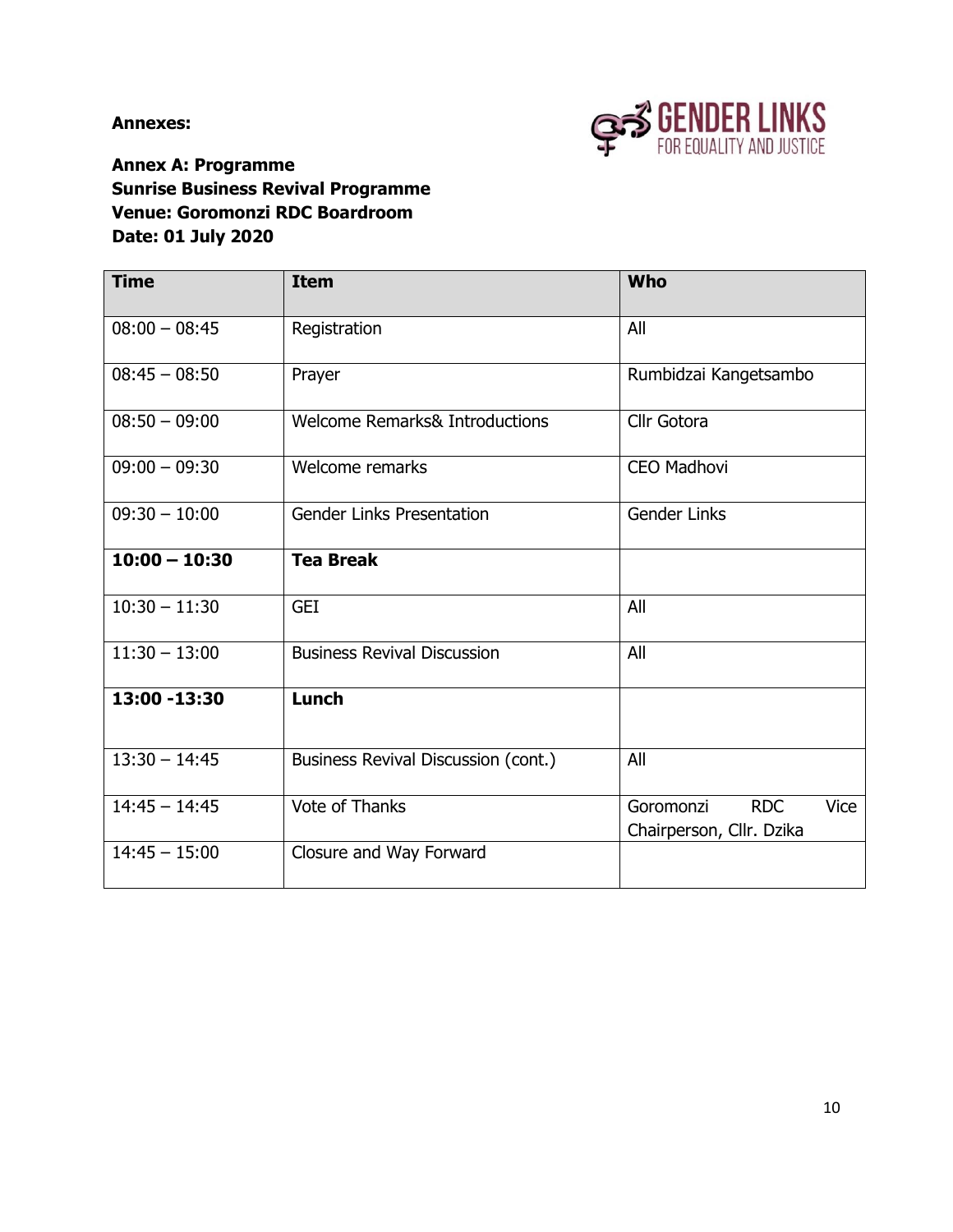# **Annex B: Daily Registration Form**



#### **GL\_CLGF ZIMBABWE 2020**

| Event: | <b>Sunrise Business Revival Workshop Registration List</b> |
|--------|------------------------------------------------------------|
| Date:  | 01 July 2020                                               |
| Venue: | <sup>'</sup> Goromonzi Rural District Council              |

<span id="page-10-0"></span>

| <b>Name</b>     | $\mathsf{s}$<br>ex | Urban/<br><b>Rural</b> | Unde<br>r <sub>5</sub> | $5-$<br>14 | $15 -$<br>24 | $25 -$<br>49 | $50-$<br>64 | 65<br>$+$ | Do you<br>spend<br><b>less</b><br>than<br><b>USD\$5</b><br>7 per<br>month<br>for<br>subsist<br>ence | Living<br>with<br>a<br>disabi<br>lity<br>(Yes/<br>No) | <b>Organization</b>   | <b>Design</b><br>ation | <b>Email</b>                  | <b>Cellphone</b> |
|-----------------|--------------------|------------------------|------------------------|------------|--------------|--------------|-------------|-----------|-----------------------------------------------------------------------------------------------------|-------------------------------------------------------|-----------------------|------------------------|-------------------------------|------------------|
|                 | F                  | U                      |                        |            | $\checkmark$ |              |             |           | <b>NO</b>                                                                                           | <b>NO</b>                                             | Goromonzi             |                        | charity.murwisi<br>@gmail.com | +263776364525    |
| Charity Murwisi |                    |                        |                        |            |              |              |             |           |                                                                                                     |                                                       | <b>Rural District</b> |                        | constance.chin                | +263772487771    |
| Constance       |                    |                        |                        |            |              |              |             |           |                                                                                                     |                                                       | Goromonzi             |                        | yemba@gmail.                  |                  |
| Chinyemba       | F                  | $\mathsf{R}$           |                        |            |              | ✓            |             |           | <b>NO</b>                                                                                           | <b>NO</b>                                             | <b>Rural District</b> |                        | com                           |                  |
|                 |                    |                        |                        |            |              |              |             |           |                                                                                                     |                                                       | Goromonzi             |                        | marycroft111@                 |                  |
| Svodai Dzika    | F                  | R                      |                        |            |              | $\checkmark$ |             |           | <b>NO</b>                                                                                           | <b>NO</b>                                             | <b>Rural District</b> |                        | gmailcom                      | +263717100567    |
|                 |                    |                        |                        |            |              |              |             |           |                                                                                                     |                                                       | Goromonzi             |                        |                               |                  |
| Grace Dawashe   | F                  | $\mathsf{R}$           |                        |            | $\checkmark$ |              |             |           | <b>YES</b>                                                                                          | <b>NO</b>                                             | <b>Rural District</b> |                        |                               | +263779704493    |
| Marian          |                    |                        |                        |            |              |              |             |           |                                                                                                     |                                                       | Goromonzi             |                        |                               |                  |
| Mandava         | F                  | R                      |                        |            | ✓            |              |             |           | <b>YES</b>                                                                                          | <b>NO</b>                                             | <b>Rural District</b> |                        |                               | +263775632666    |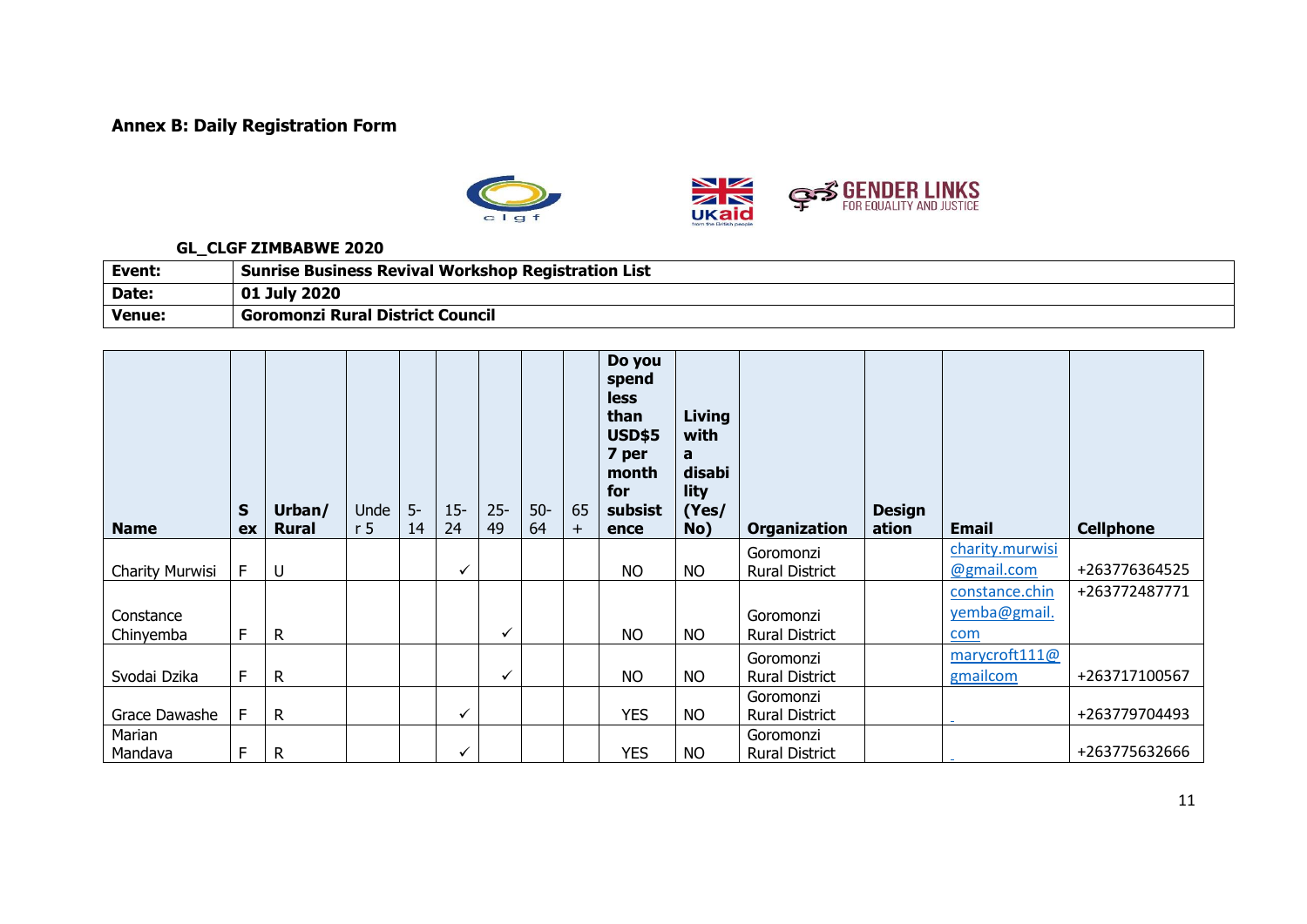|                      |    |              |  |   |   |              |            |            | Goromonzi             |              |               |
|----------------------|----|--------------|--|---|---|--------------|------------|------------|-----------------------|--------------|---------------|
| Esnath Bheura        | F. | $\mathsf{R}$ |  | ✓ |   |              | <b>YES</b> | <b>NO</b>  | <b>Rural District</b> |              | +263771192380 |
|                      |    |              |  |   |   |              |            |            | Goromonzi             |              |               |
| Pamela Ngayo         | F. | R            |  |   |   | ✓            | <b>NO</b>  | <b>NO</b>  | <b>Rural District</b> |              | +263775777824 |
|                      |    |              |  |   |   |              |            |            | Goromonzi             |              |               |
| Liyandra Sande       | F  | R            |  |   | ✓ |              | <b>YES</b> | <b>NO</b>  | <b>Rural District</b> |              | +263715624616 |
|                      |    |              |  |   |   |              |            |            | Goromonzi             |              |               |
| Hazel Magwisa        | F  | $\mathsf{R}$ |  | ✓ |   |              | <b>YES</b> | <b>YES</b> | <b>Rural District</b> |              | +263782988235 |
|                      |    |              |  |   |   |              |            |            | Goromonzi             |              |               |
| Prisca Dube          | F  | R            |  |   | ✓ |              | <b>YES</b> | <b>NO</b>  | <b>Rural District</b> |              | +263772731400 |
| Rumbidzai            |    |              |  |   |   |              |            |            | Goromonzi             |              |               |
| Kangetsambo          | F  | R            |  |   | ✓ |              | <b>NO</b>  | <b>NO</b>  | <b>Rural District</b> |              | +263777996885 |
|                      |    |              |  |   |   |              |            |            | Goromonzi             |              |               |
| <b>Trust Madhovi</b> | M  | R            |  |   |   | $\checkmark$ | <b>NO</b>  | <b>NO</b>  | <b>Rural District</b> |              | +263772973591 |
|                      |    |              |  |   |   |              |            |            | Goromonzi             |              |               |
| Abedinigo            |    |              |  |   |   |              |            |            | <b>Rural District</b> |              |               |
| Zvobgo               | М  | R            |  |   | ✓ |              | <b>NO</b>  | <b>NO</b>  | Council               |              | +263772584523 |
|                      |    |              |  |   |   |              |            |            | Goromonzi             |              |               |
| <b>Brighton</b>      |    |              |  |   |   |              |            |            | <b>Rural District</b> | bsanyika27@g |               |
| Sanyika              | М  | $\mathsf{R}$ |  |   | ✓ |              | <b>NO</b>  | <b>NO</b>  | Council               | mail.com     | +263715666744 |
|                      |    |              |  |   |   |              |            |            | Goromonzi             |              |               |
|                      |    |              |  |   |   |              |            |            | <b>Rural District</b> |              |               |
| Never Gotora         | M  | $\mathsf{R}$ |  |   | ✓ |              | <b>NO</b>  | <b>NO</b>  | Council               |              | +263773982212 |
|                      |    |              |  |   |   |              |            |            | Goromonzi             |              |               |
| Mildret Mango        | F  | R            |  |   | ✓ |              | <b>NO</b>  | <b>NO</b>  | <b>Rural District</b> |              | +263771971648 |
|                      |    |              |  |   |   |              |            |            |                       |              |               |
|                      |    |              |  |   |   |              |            |            |                       |              |               |

### **Attendance by sex**

| <b>Male</b>   | 25 | 12%  |
|---------------|----|------|
| <b>Female</b> | 12 | 75%  |
| <b>Total</b>  | 37 | 100% |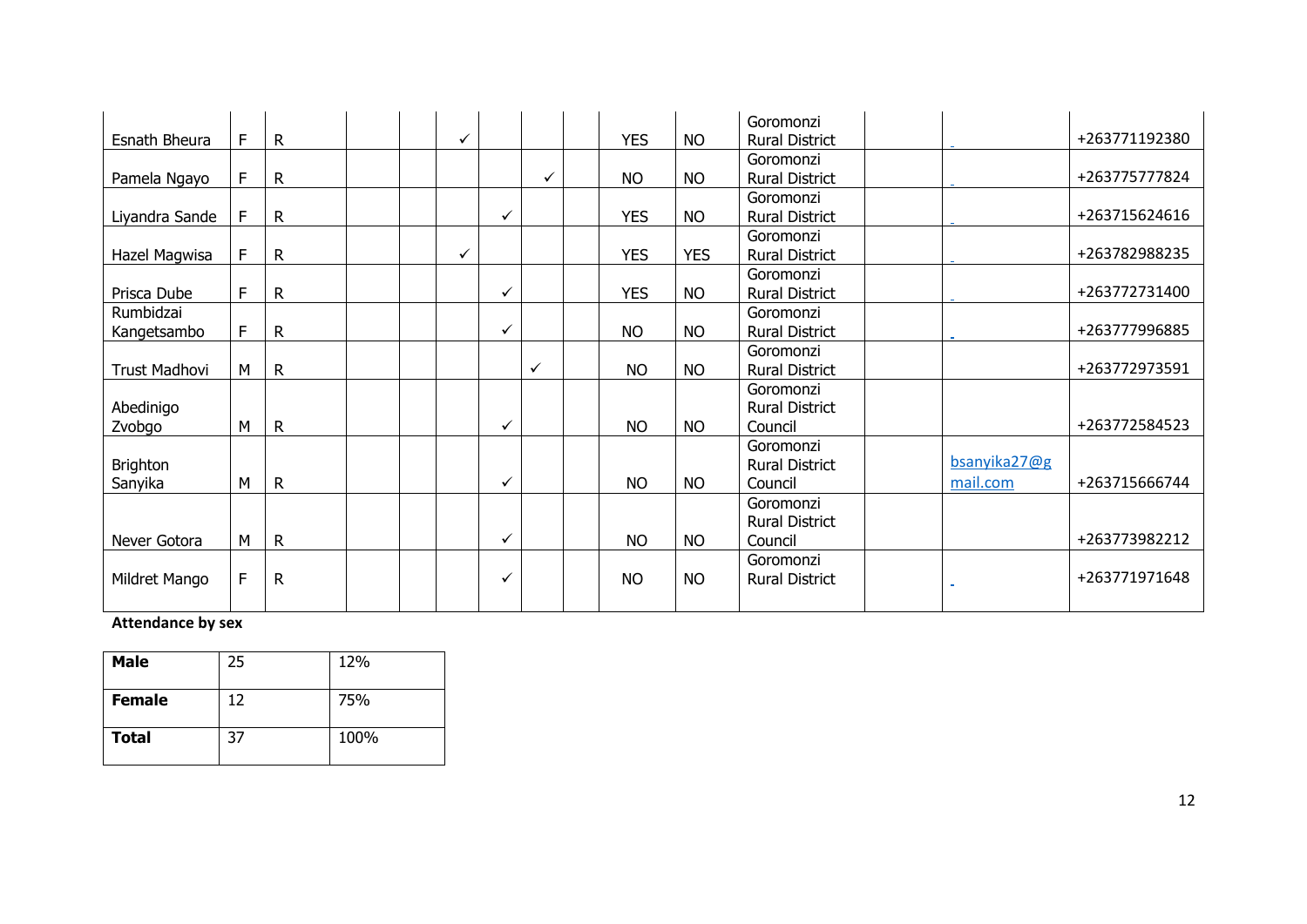

<span id="page-12-0"></span>**Annex C: Evaluation**

On the last day of the proceedings, participants were asked to evaluate the training workshop. Results in Figure 1, shows that overall, 91% of the participants were satisfied with the workshop with participants' level of satisfaction ranging from 91% on programme content to 93% on learning. 97% of participants were satisfied with the facilitation and administrative arrangements. 97% were satisfied with the outcomes and follow-ups. 90% viewed the workshop as an opportunity for networking. 97% were satisfied with the design of the programme. 76% loved group work.

# **COMMENTS**

### **1. Which session did you find most useful? Why?**

- Business Revival session. It was indeed an eye opener.
- All sessions.
- Impact of COVID-19 in our businesses.
- Business Revival made me to realise areas of weakness in my business.
- WLED. It gave us a networking platform.
- $\bullet$  All.

#### **2. Which session did you find least useful? Why?**

- Everything was helpful because after the COVID-19 pandemic l am finding it difficult to stay afloat.
- None.
- Everything was helpful.
- Being made to write down figures of money that I will not even get and hoping to be assisted and getting my hopes dashed because nothing will ever come.
- All sessions were useful.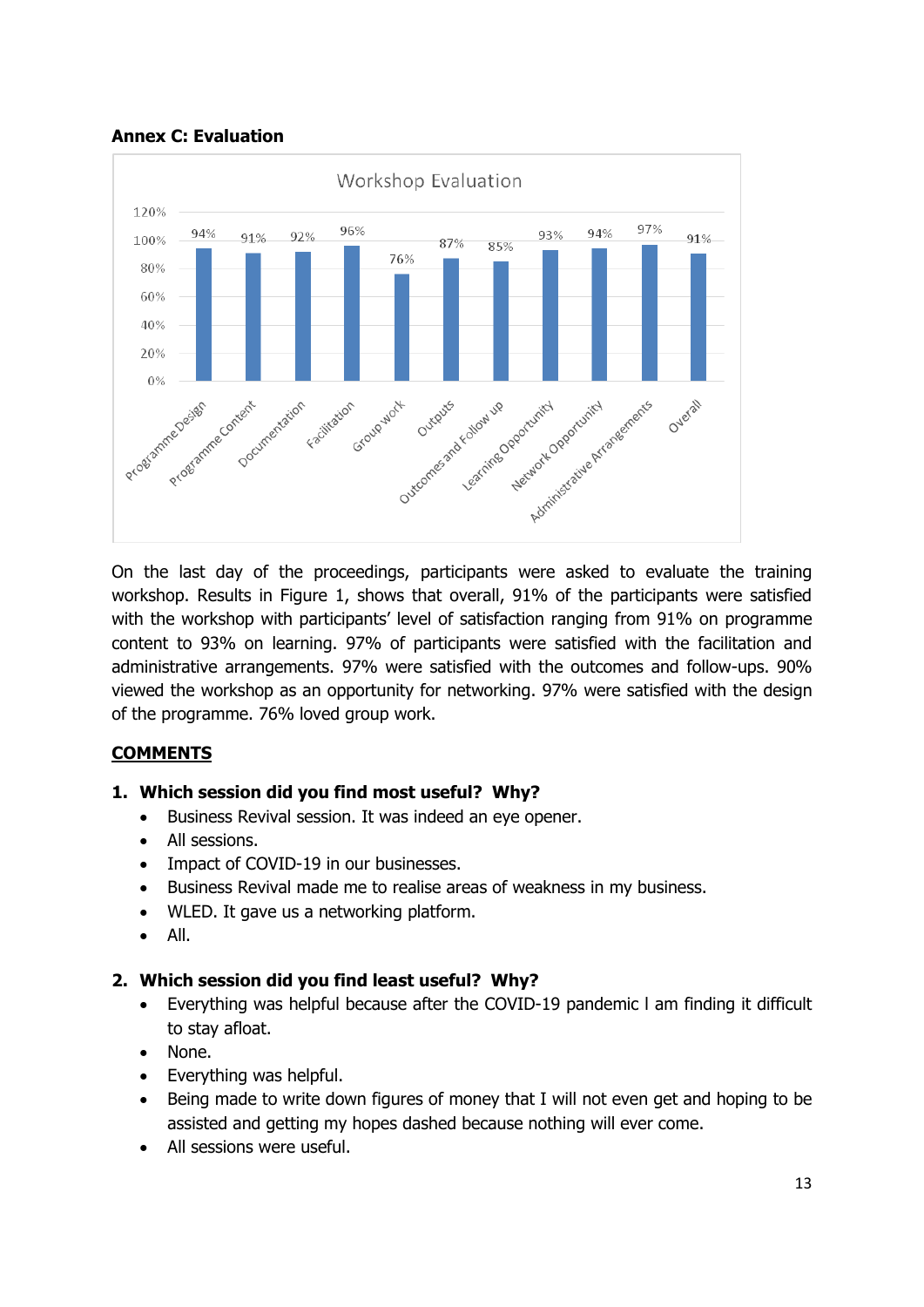# **3. How did the workshop contribute to learning and or sharing?**

- It gave us positive ideas we never thought of applying in our businesses.
- It revived my mind on how to re-equip my business.
- It gave me ideas on business growth.
- It empowered me on bookkeeping.
- It gave us the ideas on how to revive and recover our businesses especially in this era of COVID-19 pandemic.
- I was given hope since my business was no longer functioning.
- Networking because l can now share with others how to survive in the business field.
- Sharing ways on how to revive our businesses during the COVID-19 pandemic.
- Importance of record keeping. l had ignored this for some time.
- Sharing ideas.
- The workshop was really an eye opener to me as it enriched me on how to properly choose the correct way to run a business and how to make it grow to higher levels.
- My mind was brought back to business after the collapse of my business due to COVID-19.
- Networking as sharing business ideas is good for business.
- Sharing business ideas.

# **4. How will you apply what you have gained from this engagement?**

- Will apply the lessons learnt and also ask for ideas from successful entrepreneurs.
- I will apply everything that I have learnt for my business to grow.
- By implementing the lessons learnt.
- Keeping in touch with the rest of the entrepreneurs and mentors.
- Continue networking with others
- I now have to properly record all that takes place in my business.
- $\bullet$  Keep networking with the rest of my group.
- Need to be in touch with people already in businesses and use a number of ways in marketing, customer service, etc in order to out-do my competitors.
- Wrote all what l learnt in my notebook and wish to put everything into practice
- Keep in regular contact with fellow entrepreneurs
- Networking with my fellow business women.

# **5. Any other comments?**

- We thank you Gender Links team for the job well done.
- We thank you all for such an insightful workshop.
- Appreciate what Gender Links is doing to revive our flopping businesses.
- Gender Links need to do more on monitoring our progresses in businesses.
- Grateful to Gender Links for remembering the entrepreneurs.
- Gender Links need to keep evaluating our progress.
- The council in partnership with Gender Links must be on the ground and assist the entrepreneurs not only to train them at workshops.